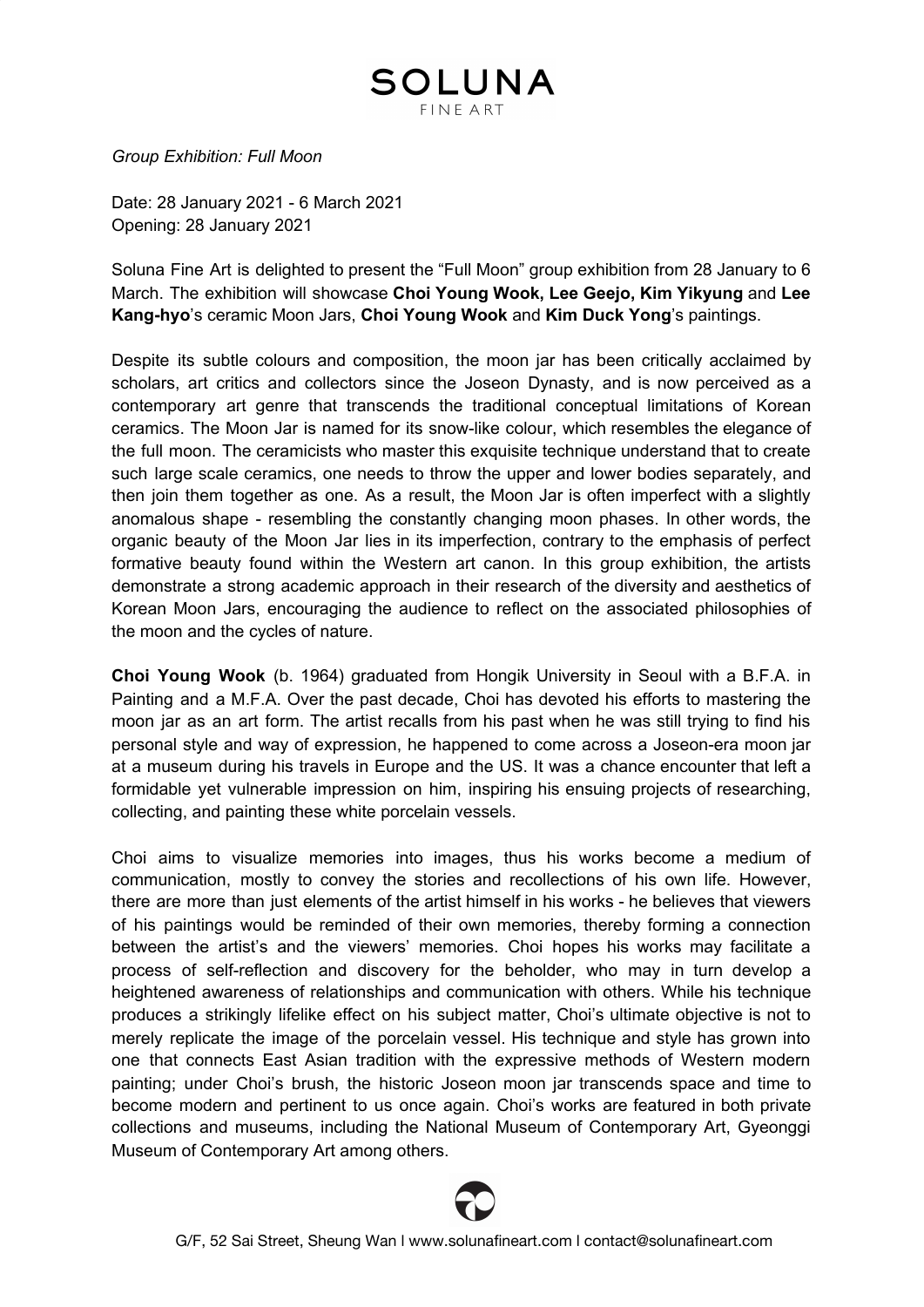#### **SOLUNA FINE ART**

**Lee Kang-hyo** (b.1961) has spent more than 30 years in an endeavour to interpret the Korean *Buncheong* in his own way. During the 1970s and 1980s, many novice ceramicists looked to the past to modernize Korean ceramics - Lee was no exception. At the time, Korea was in the process of reinterpreting its cultural assets, ceramics included. Many of these ceramicists simply became reproduction artists imitating historical objects. Lee, however, did not. He had originally wanted to become a painter, though as he gradually mastered the skill of applying liquefied white clay to the surface of vessels and large platters, he learned to treat ceramic surfaces like paper for ink brush painting. The marks he creates are comparable to landscapes depicting Korea's four distinct seasons. Historically, landscapes were first explored before they were painted, the impression of which was then brought back to the artist's studio and captured on paper; Lee follows this practice. For Koreans, landscapes are spaces to be encountered and experienced rather than subjects to be observed for replication. Recently, Lee has conducted performances involving his method of crafting large storage jars: splashing liquefied clay mixtures in the manner of Jackson Pollock's "action painting".

Lee's work is now internationally renowned and found in the collections of the Art Institute of Chicago; the Asian Art Museum, San Francisco; the British Museum and the Victoria and Albert Museum, London; the Cité de la Céramique, Sèvres, France; Gyeonggi Ceramic Museum, Korea and more.

Born in 1959 in Jeju, Korea, **Lee Geejo** is an artist who aims to recreate the historic white porcelain in our own era, constantly exploring and reinterpreting it within the realm of contemporary arts and crafts. The essence of his work is achieved through repeated filtering of the white noise of life - such is the goal and result of the myriad conditions of white porcelain pottery as well as many years of work. In addition, his in-depth study of Korean aesthetics and tradition makes his white porcelain even more meaningful. With this background to his quest, he has not only modernized white porcelain, but also its cultural identity. His works, which reveal modern Korean visual language, are welcomed by his contemporaries for their exquisite integration of tradition and modernity.

Lee graduated from Seoul National University with a BA and an MA in pottery. He is currently a professor at Chung-Ang University's College of Arts and Crafts. For many years he has been working on the production and study of white porcelain, starting with the Korean Craft Special Exhibition in 1987. His works have been exhibited in various solo exhibitions in Korea and abroad, including the solo exhibition "Modern Transformation of Korean White Porcelain" (2007), MAISON & OBJETS in Paris, France (2009) and the Philadelphia Craft Festival (2009). He has also participated in leading exhibitions such as the World Ceramic Biennale held in Incheon (2009), the Craft Trend Fair Exhibition (Korea Craft Promotion Foundation, 2013), Korean Crafts 2014 in Milan, Italy, etc.

A graduate of the Department of Painting at Seoul National University, **Kim Duck Yong** (b.1961) integrates both traditional and contemporary practices in his work of art. He, on one hand, stays true to the tradition of Oriental paintings by adopting ancient wood as his canvas, allowing the viewer to sense the warmth of nature through subtle details. On the

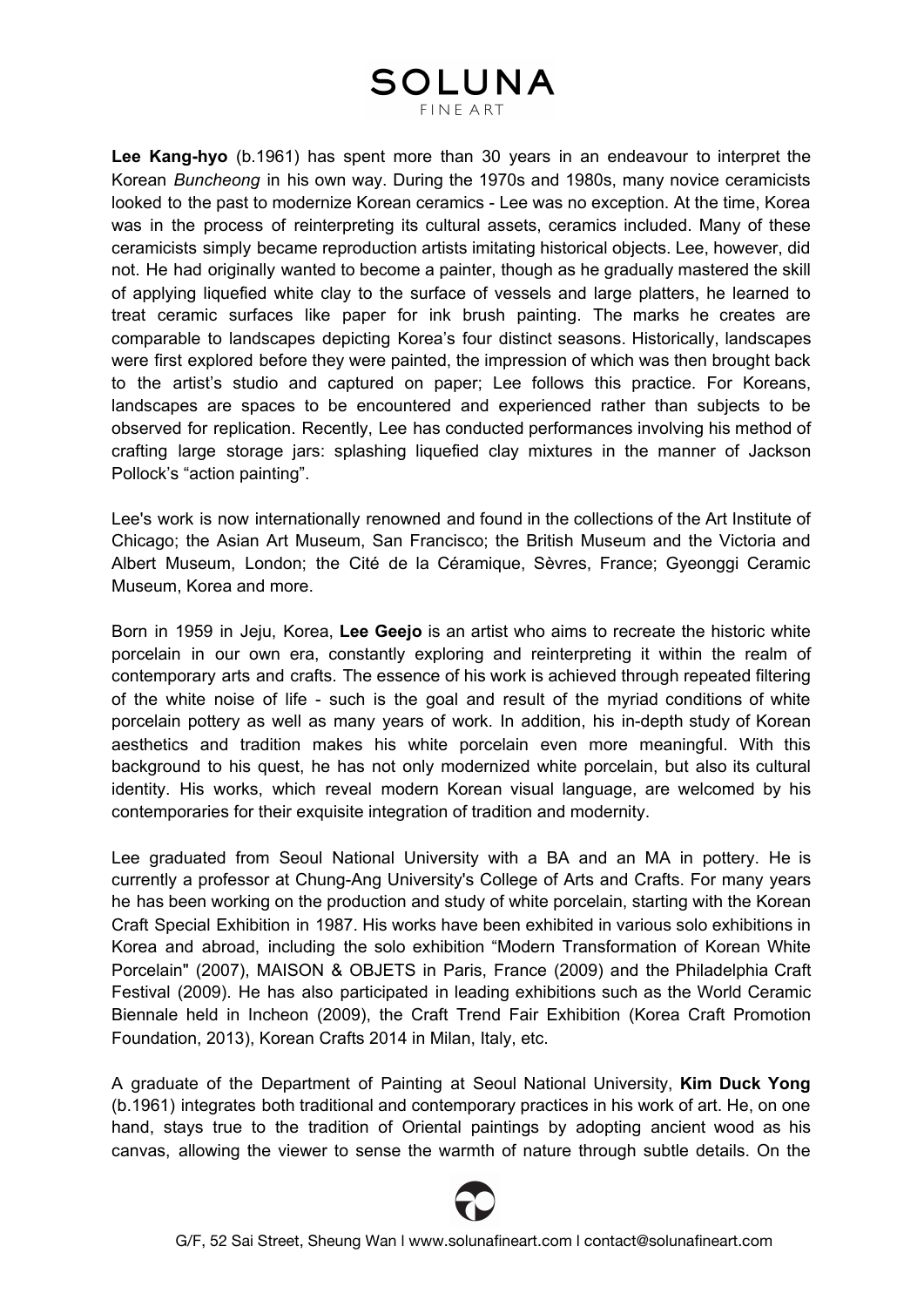# **SOLUNA**

**FINE ART** 

other hand, through highlighting the importance of traditional materials and painting key iconographies that echo his heritage, Kim primarily explores the contemporary mechanics of Korea society. In other words, Kim's paintings reveal the change of time and its attribute of intergenerational transience overarching old and new histories. With works placed in important institutional collections in South Korea, such as the National Museum of Contemporary Art, Seoul Museum of Art, Park Soo-Keun Museum, and Gyeonggi Museum of Art, Kim is recognised as an established artist among the Korean art scene.

**Kim Yikyung** (b.1935) is one of Korea's most well-respected ceramic artists and a pioneer in the ceramic arts. Kim studied at Seoul National University and the College of Ceramics at Alfred University in New York State. While in New York, she had the opportunity to meet Bernard Leach when he taught a seminar at the university, and she was profoundly influenced by his teaching. She is currently Professor Emerita at Kookmin University, Seoul.

Kim's works bring Korea's ceramic heritage into the modern world, bridging the gap between aesthetic beauty and general practicality. Her ceramics are influenced by Joseon *baekja* (white porcelain), which are prized for their simplicity and naturalness. They are made with the ancient throwing technique that offers flexibility and efficiency, allowing Kim to produce works without artificial traits and that remain true to the material. Kim employs faceting to reveal the dynamic characteristics of the clay: softness and sharpness, warmth and coolness, time and rhythm.

Her work has been included in numerous public collections, including the National Gallery of Contemporary Arts, South Korea; the British Museum, UK; National Museums of Scotland, UK; the Victoria and Albert Museum, UK; the Smithsonian Institution, USA; and the Philadelphia Museum of Art, USA.